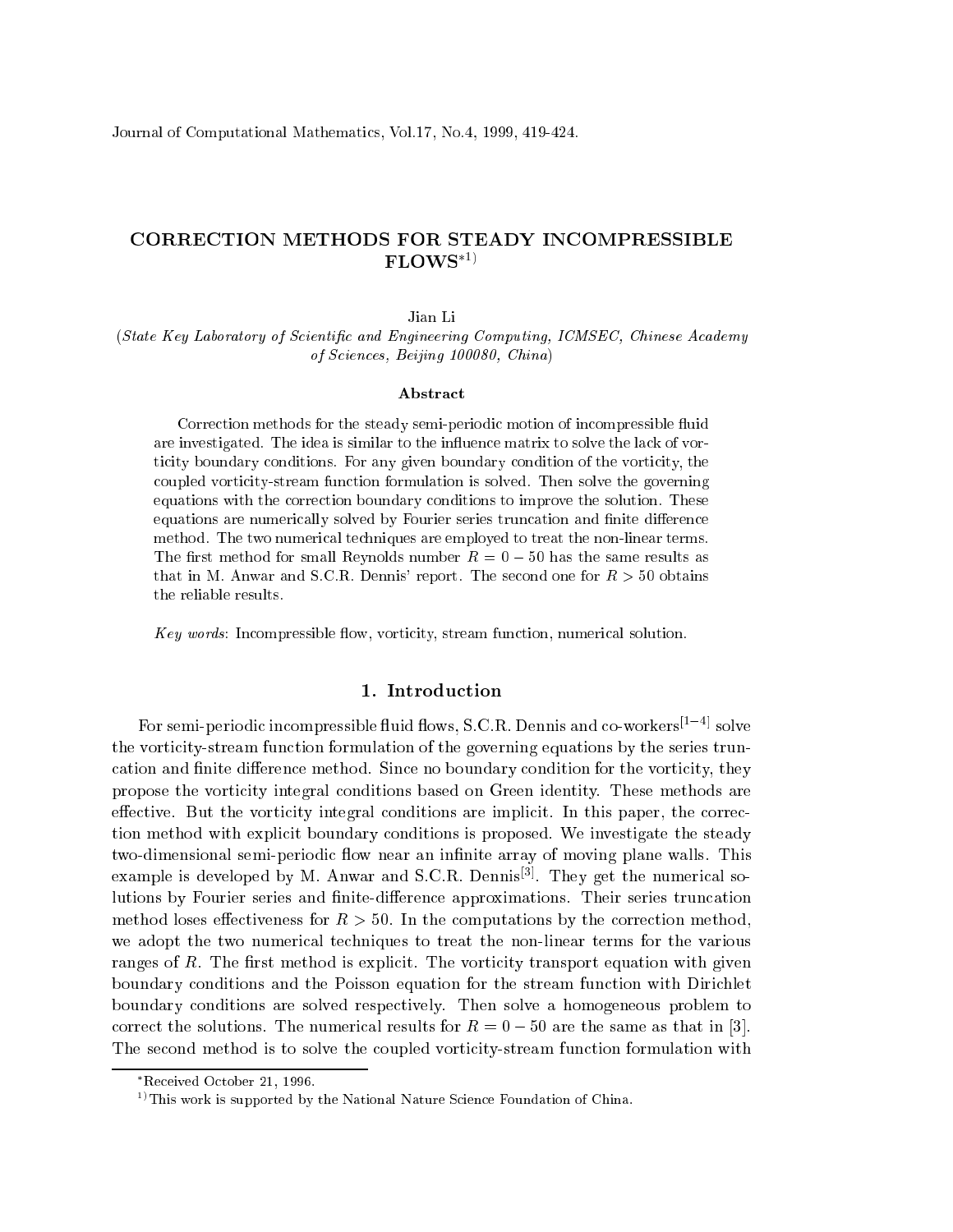any given boundary condition of the vorticity. Then again solve the governing equations with the correction boundary conditions to improve the solution. The numerical results for  $R > 50$  are reliable. Since the explicit boundary condition of the vorticity, difference equation of the coefficients of Fourier series can be solved by direct method in expli
it method. This saves the omputational work.

#### 2. Governing Equations

The vorticity-stream function formulation of the steady state incompressible flow is as follows,

$$
\begin{cases}\n\nabla^2 \xi = R \left( \frac{\partial \psi}{\partial y} \frac{\partial \xi}{\partial x} - \frac{\partial \psi}{\partial x} \frac{\partial \xi}{\partial y} \right), \\
\nabla^2 \psi = -\xi,\n\end{cases}
$$
\n(2.1)

where  $\psi$  and  $\xi$  are the dimensionless stream function and vorticity respectively, R is the Reynolds number.

We consider the example of steady semi-periodic flow as in  $[3]$ . The flow is generated by the motion of an infinite array of walls along the y-direction. The velocity components of the moving wall are  $u = 0$ ,  $v = -\sin y$ ,  $(-\infty \le y \le \infty)$ . Since the flow is periodic and antisymmetrical for  $y$ , the boundary conditions are

$$
\psi = 0, \frac{\partial \psi}{\partial x} = \sin y, \text{ for } x = 0,
$$
  

$$
\xi \to 0, \psi \to 0, \text{ as } x \to \infty,
$$
  

$$
\psi = \xi = 0, \text{ for } y = 0 \text{ and } y = \pi.
$$

### 3. Method of Corre
tion Solution

We expand  $\xi$  and  $\psi$  as Fourier series with respect to y,

$$
\begin{cases} \xi(x,y) = \sum_{n=1}^{\infty} g_n(x) \sin ny, \\ \psi(x,y) = \sum_{n=1}^{\infty} f_n(x) \sin ny. \end{cases}
$$

By substituting the above series into  $(2.1)$ , we can get a system of differential equations for Fourier coefficients  $g_n$  and  $f_n$ ,

$$
\begin{cases}\ng_n'' - n^2 g_n = r_n, & n = 1, 2, \cdots, \\
f_n'' - n^2 f_n = -g_n, & n = 1, 2, \cdots,\n\end{cases}
$$
\n(3.1)

where

$$
r_n = \frac{R}{2} \sum_{p=1}^{\infty} \{ (|n-p|f_{|n-p|} - (n+p)f_{n+p})g'_p - p(f'_{n+p} + sgn(n-p)f'_{|n-p|})g_p \},\
$$

and  $sgn(n-p)$  denotes the sign of  $(n-p)$ , with  $sgn(0) = 0$ . The boundary conditions in terms of  $f_n$  and  $g_n$  are  $f_n(0) = 0$ ,  $f_n(0) = a_n$ ,  $f_n(\infty) = 0$ ,  $g_n(\infty) = 0$ ,  $n = 1, 2, \dots$ , where  $\delta_1 = 1, \, \delta_n = 0, \, n = 2, 3, \cdots$ .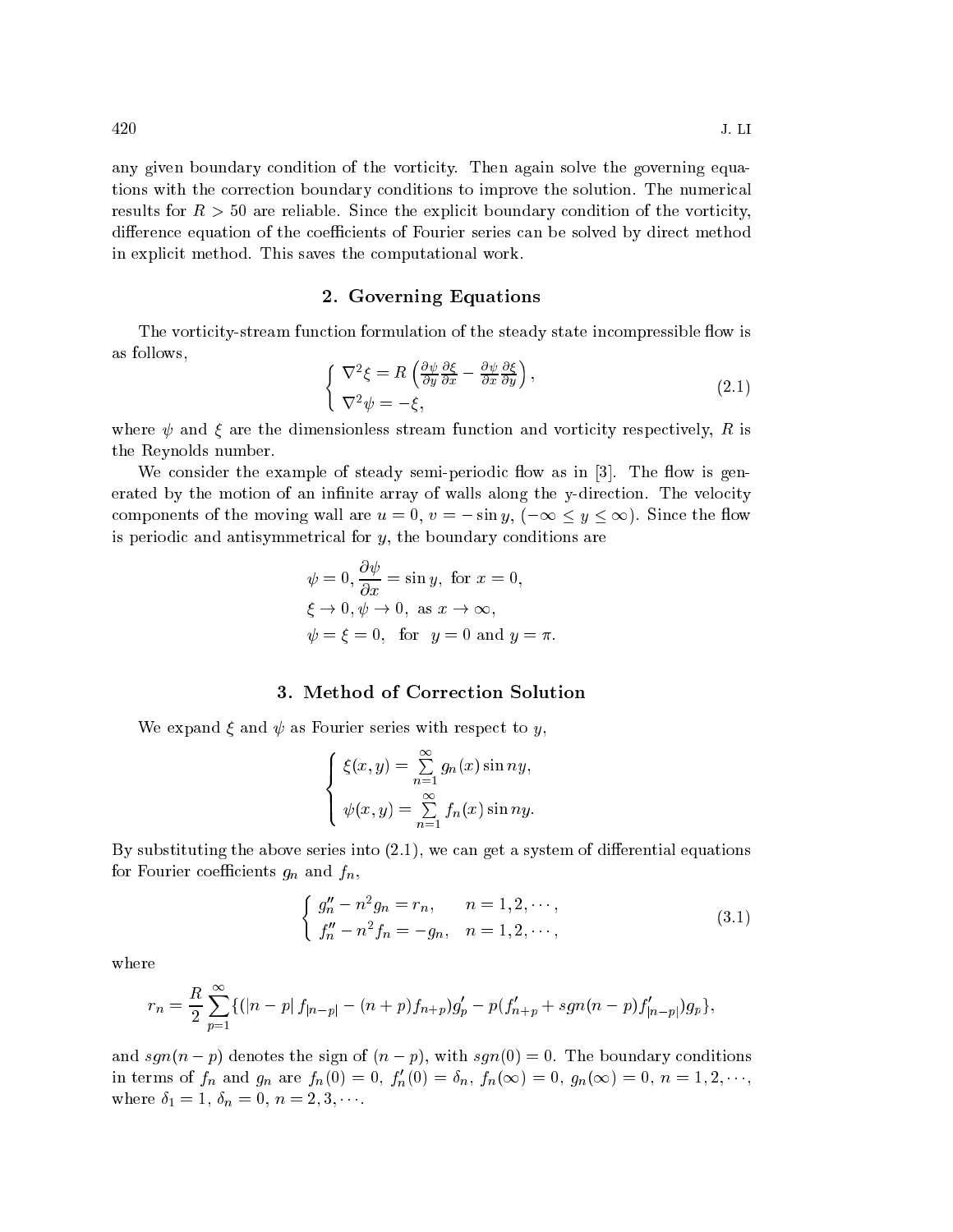Corre
tion Methods for Steady In
ompressible Flows 421

This nonlinear problem an be solved by the iterative method. Then we an treat the nonlinear terms by explicit and implicit methods. The second order ordinary equations can be approximated by finite difference method.

#### 3.1. Explicit correction method

In the iterative procedure, the nonlinear terms are treated explicitly. Then the iterative pro
edure is

$$
\begin{cases}\n(g_n^{(k+1)})'' - n^2 g_n^{(k+1)} = r_n^{(k)}, & n = 1, 2, \dots, \\
(f_n^{(k+1)})'' - n^2 f_n^{(k+1)} = -g_n^{(k+1)}, & n = 1, 2, \dots.\n\end{cases}
$$

The orre
tion method is to de
ompose the problem into a nonhomogeneous one with given boundary conditions and a homogeneous one with correction boundary onditions. The nonhomogeneous problem is as follows

$$
\begin{cases}\n(g_{*,n}^{(k+1)})'' - n^2 g_{*,n}^{(k+1)} = r_n^{(k)}, & n = 1, 2, \cdots, \\
(f_{*,n}^{(k+1)})'' - n^2 f_{*,n}^{(k+1)} = -g_{*,n}^{(k+1)}, & n = 1, 2, \cdots, \\
g_{*,n}^{(k+1)}(0) \text{ given }, g_{*,n}^{(k+1)}(\infty) = 0, & n = 1, 2, \cdots, \\
f_{*,n}^{(k+1)}(0) = 0, & f_{*,n}^{(k+1)}(\infty) = 0, & n = 1, 2, \cdots.\n\end{cases}
$$
\n(3.2)

While the homogeneous correction problem is

$$
\begin{cases}\n(g_{*,n}^{(k+1)})'' - n^2 g_{*,n}^{(k+1)} = 0, & n = 1, 2, \cdots, \\
(f_{*,n}^{(k+1)})'' - n^2 f_{*,n}^{(k+1)} = -g_{*,n}^{(k+1)}, & n = 1, 2, \cdots, \\
g_{*,n}^{(k+1)}(\infty) = 0, & n = 1, 2, \cdots, \\
f_{*,n}^{(k+1)}(0) = 0, & f_{*,n}^{(k+1)}(\infty) = 0, & (f_{*,n}^{(k+1)})' \mid \infty = \delta_n - (f_{*,n}^{(k+1)})' \mid \infty, & n = 1, 2, \cdots.\n\end{cases}
$$

(3.3) Then  $g_n^{(k+1)} = g_{n,n}^{(k+1)} + g_{n,n}^{(k+1)}$  and  $f_n^{(k+1)} = f_{n,n}^{(k+1)} + f_{n,n}^{(k+1)}$  are the  $(k+1)$ -th iterative approximations of  $g_n$  and  $f_n$ .

#### 3.2. Implicit correction method

The iterative pro
edure is

$$
\begin{cases}\n(g_n^{(k+1)})'' - n^2 g_n^{(k+1)} + \frac{R}{2} (2n) f_{2n}^{(k)} (g_n^{(k+1)})' + \frac{R}{2} n (f_{2n}^{(k)})' g_n^{(k+1)} = \tilde{r}_n^{(k)}, & n = 1, 2, \cdots, \\
(f_n^{(k+1)})'' - n^2 f_n^{(k+1)} = -g_n^{(k+1)}, & n = 1, 2, \cdots,\n\end{cases}
$$

where

$$
\tilde{r}_n^{(k)} = \frac{R}{2} \sum_{p=1, p \neq n}^{\infty} \{ [|n-p| f_{|n-p|}^{(k)} - (n+p) f_{n+p}^{(k)} ](g_p^{(k)})' - p [(f_{n+p}^{(k)})' + sgn(n-p) (f_{|n-p|}^{(k)})' ]g_p^{(k)} \}.
$$

This problem an also be solved by the orre
tion method. First, the following problem is onsidered

$$
\begin{cases}\n(g_{*,n}^{(k+1)})'' - n^2 g_{*,n}^{(k+1)} + \frac{R}{2} (2n) f_{2n}^{(k)} (g_{*,n}^{(k+1)})' + \frac{R}{2} n (f_{2n}^{(k)})' g_{*,n}^{(k+1)} = \tilde{r}_n^{(k)}, & n = 1, 2, \cdots, \\
(f_{*,n}^{(k+1)})'' - n^2 f_{*,n}^{(k+1)} = -g_{*,n}^{(k+1)}, & n = 1, 2, \cdots, \\
g_{*,n}^{(k+1)}(0) \text{ given, } g_{*,n}^{(k+1)}(\infty) = 0, & n = 1, 2, \cdots, \\
f_{*,n}^{(k+1)}(0) = 0, & f_{*,n}^{(k+1)}(\infty) = 0, & n = 1, 2, \cdots.\n\end{cases}
$$
\n(3.4)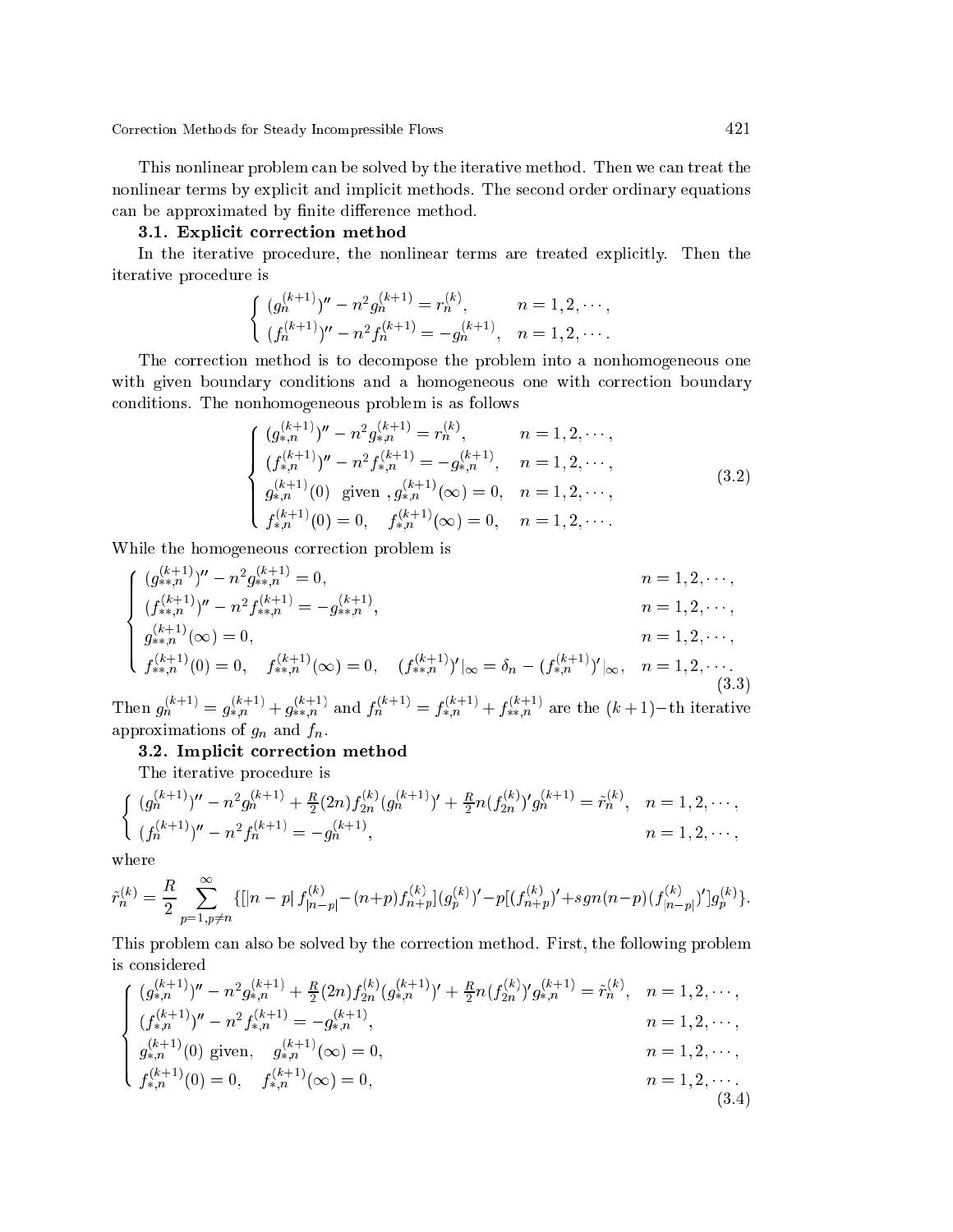Next, the correction problem is

$$
\begin{cases}\n(g_{*,n}^{(k+1)})'' - n^2 g_{*,n}^{(k+1)} + \frac{R}{2} (2n) f_{2n}^{(k)} (g_{*,n}^{(k+1)})' + \frac{R}{2} n (f_{2n}^{(k)})' g_{*,n}^{(k+1)} = 0, & n = 1, 2, \cdots, \\
(f_{*,n}^{(k+1)})'' - n^2 f_{*,n}^{(k+1)} = -g_{*,n}^{(k+1)}, & n = 1, 2, \cdots, \\
g_{*,n}^{(k+1)} (\infty) = 0, & n = 1, 2, \cdots, \\
f_{*,n}^{(k+1)} (0) = 0, & f_{*,n}^{(k+1)} (\infty) = 0, & (f_{*,n}^{(k+1)})' |_{\infty} = \delta_n - (f_{*,n}^{(k+1)})' |_{\infty}, & n = 1, 2, \cdots, \\
f_{*,n}^{(k+1)} (0) = 0, & f_{*,n}^{(k+1)} (\infty) = 0, & (f_{*,n}^{(k+1)})' |_{\infty} = \delta_n - (f_{*,n}^{(k+1)})' |_{\infty}, & n = 1, 2, \cdots, \\
f_{*,n}^{(k+1)} = g_{*,n}^{(k+1)} + g_{*,n}^{(k+1)} \text{ and } f_{n}^{(k+1)} = f_{*,n}^{(k+1)} + f_{*,n}^{(k+1)}.\n\end{cases} \tag{3.5}
$$

### 4. Numeri
al Method

For computational convenience, the variable x is transformed  $z = e^{-z}$ . Then (3.1) is the following form

$$
\begin{cases}\nz^2 g_n'' + z g_n' - n^2 g_n = r_n, & n = 1, 2, \cdots, \\
z^2 f_n'' + z f_n' - n^2 f_n = -g_n, & n = 1, 2, \cdots,\n\end{cases}
$$
\n(4.1)

where

$$
r_n = -\frac{Rz}{2} \sum_{p=1}^{\infty} \{(|n-p|f_{|n-p|}-(n+p)f_{n+p})g'_p - p(f'_{n+p}+sgn(n-p)f'_{|n-p|})g_p\}.
$$

The boundary conditions become  $f_n = g_n = 0$ , for  $z = 0$ ,  $n = 1, 2, \dots$ ,  $f_n = 0$ ,  $J_n = -e_n$ , for  $z = 1$ .

Let  $M$  be a positive integer. The interval  $(0, 1)$  is divided into  $M$  sub-intervals, each with the length  $h = \frac{1}{M}$ . All derivatives in (4.1) are approximated by central-difference quotients. The difference equations at  $z_j = jh$  are

$$
\begin{cases}\n(z_j^2 + \frac{h}{2}z_j)g_{j+1,n} - (2z_j^2 + n^2h^2)g_{j,n} + (z_j^2 - \frac{h}{2}z_j)g_{j-1,n} = r_{j,n}h^2, \\
(z_j^2 + \frac{h}{2}z_j)f_{j+1,n} - (2z_j^2 + n^2h^2)f_{j,n} + (z_j^2 - \frac{h}{2}z_j)f_{j-1,n} = -g_{j,n}h^2.\n\end{cases}
$$

When the explicit correction method is used,  $(3.2)$  can be solved by the above scheme. For simplicity, we drop the superscripts  $k, k + 1$ . The boundary conditions are

$$
g_n(0) = 0, g_n(1) \text{ given } , f_n(0) = 0, f_n(1) = 0.
$$
 (4.2)

We usually take  $g_n(1)$  to be the value of the k-th iteration. The exact solutions of (3.3) are  $g_n = -2n f_n(1)z$ ,  $f_n = f_n(1)z$  in z. So the explicit correction method saves the computational work. In the implicit correction method adopted, the difference scheme of (3.4) is

$$
\begin{cases}\n\left(z_j^2 + \frac{h}{2}z_j - \frac{h}{2}nRz_jf_{j,2n}\right)g_{j+1,n} - \left(2z_j^2 + n^2h^2 + \frac{1}{2}nRz_jf'_{j,2n}h^2\right)g_{j,n} \\
+ \left(z_j^2 - \frac{h}{2}z_j + \frac{h}{2}nRz_jf_{j,2n}\right)g_{j-1,n} = \tilde{r}_{j,n}h^2, \\
\left(z_j^2 + \frac{h}{2}z_j\right)f_{j+1,n} - \left(2z_j^2 + n^2h^2\right)f_{j,n} + \left(z_j^2 - \frac{h}{2}z_j\right)f_{j-1,n} = -g_{j,n}h^2.\n\end{cases}
$$

T<sub>1</sub>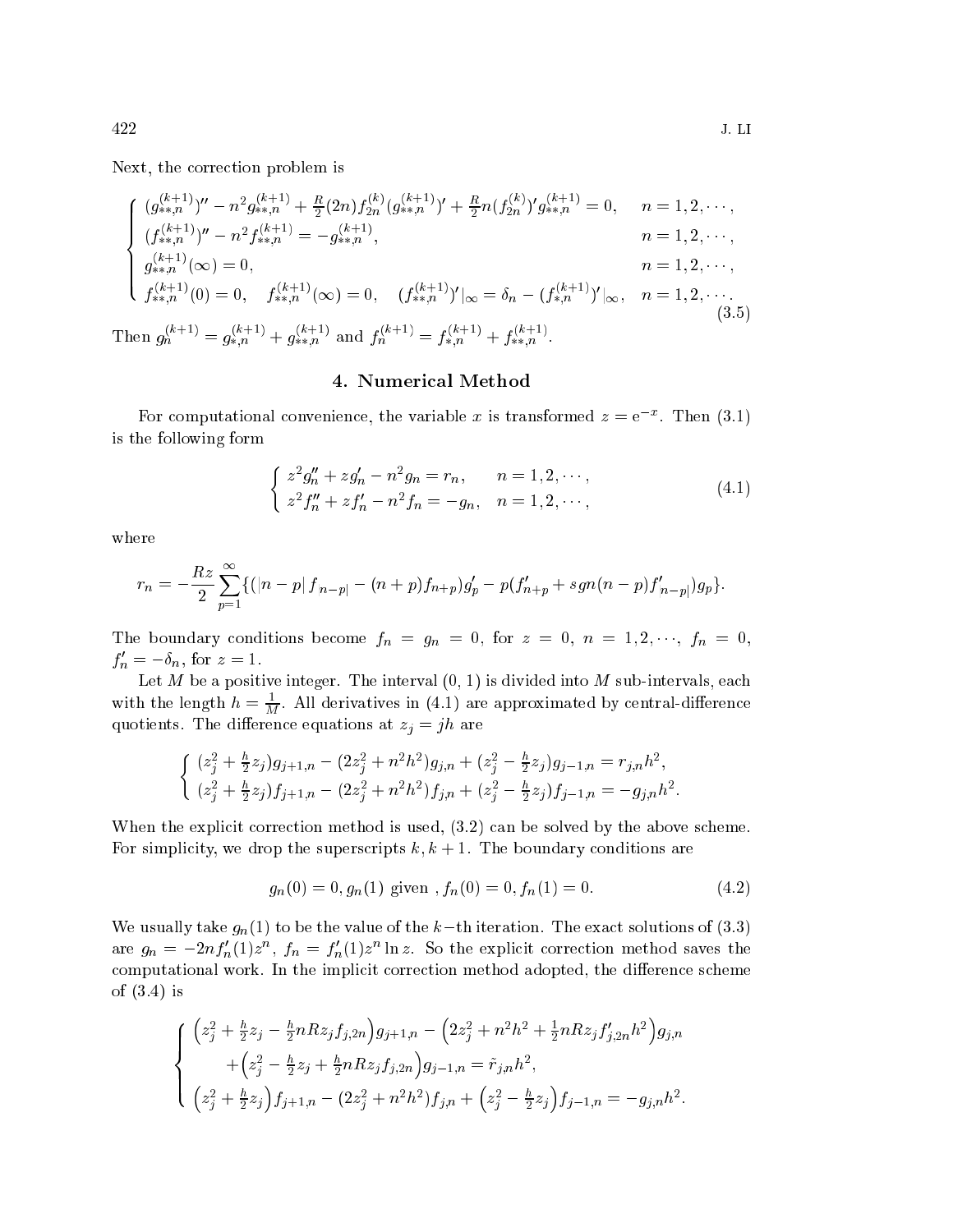Corre
tion Methods for Steady In
ompressible Flows 423

The boundary conditions are  $(4.2)$ . While the difference scheme of  $(3.5)$  is

$$
\begin{cases}\n\left(z_j^2 + \frac{h}{2}z_j - \frac{h}{2}nRz_jf_{j,2n}\right)g_{j+1,n} - \left(2z_j^2 + n^2h^2 + \frac{1}{2}nRz_jf'_{j,2n}h^2\right)g_{j,n} \\
+ \left(z_j^2 - \frac{h}{2}z_j + \frac{h}{2}nRz_jf_{j,2n}\right)g_{j-1,n} = 0, \\
\left(z_j^2 + \frac{h}{2}z_j\right)f_{j+1,n} - \left(2z_j^2 + n^2h^2\right)f_{j,n} + \left(z_j^2 - \frac{h}{2}z_j\right)f_{j-1,n} = -cg_{j,n}h^2 \\
g_n(0) = 0, g_n(1) = 1, f_n(0) = 0, f_n(1) = 0,\n\end{cases}
$$

where  $c$  is determined by the following formulation

$$
c \int_0^1 z^{n-1} g_n dz = -f'_n(1).
$$

By the numeri
al integration,

$$
c = -f'_n(1)/\Big\{\frac{h}{2}g_n(1) + h\sum_{j=1}^{M-1}g_{j,n}(jh)^{n-1}\Big\}.
$$

Then  $cg_{j,n}$ ,  $f_{j,n}$  are the numerical solutions of (3.5).

For the iterative procedure converging, the relaxation is employed. If  $q^{(k+1)}$ ,  $p^{(k+1)}$ are obtained by correction method, the new values of  $(k + 1)$ -th approximations are given by

$$
\begin{cases} g^{(k+1)} = \omega g^{(k)} + (1 - \omega)g^{(k+1)}, \\ f^{(k+1)} = \omega f^{(k)} + (1 - \omega)f^{(k+1)}, \end{cases}
$$

where  $0 \leq \omega \leq 1$  is a relaxation parameter.

## 5. Numeri
al Results

For the various ranges of  $R$ , results are computed by the explicit and implicit correction methods. The calculations are carried out with  $h = 0.025$ . We take N terms of the series. In Table 1, N and  $\omega$  are given for different R.



Fig.1. Streamlines for  $R = 10$ 

Fig.2. Streamlines for  $R = 40$